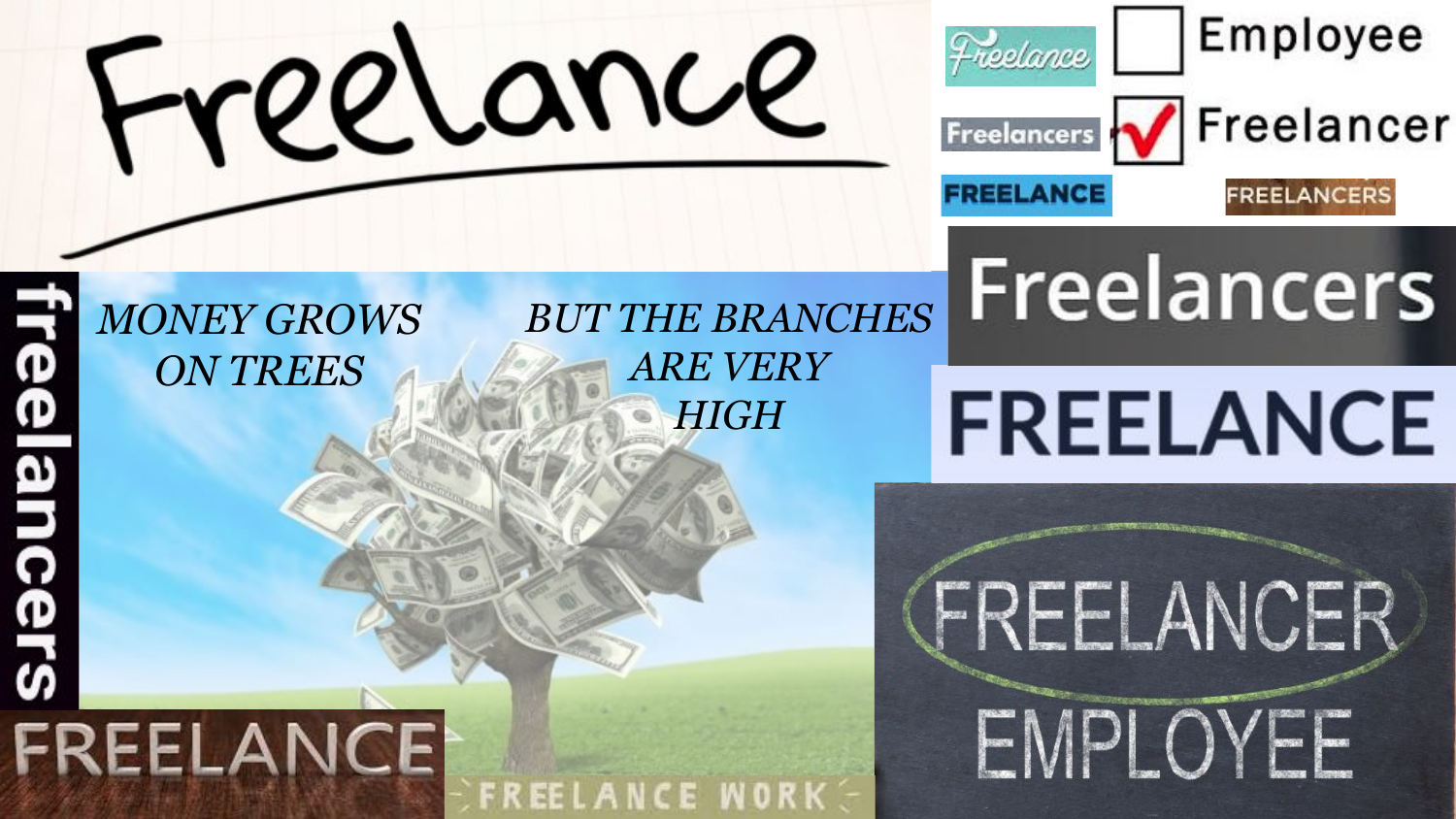

### **O** esteemed



Doug Vann, Owner of SynapticBlue Drupal Trainer, Consultant, Developer, Karaoke Addict

#### **[dougvann.com](https://dougvann.com/)**

**[linkedin.com/in/dougvann](https://www.linkedin.com/in/dougvann/) [linkedin.com/in/mcgrathchris](https://www.linkedin.com/in/mcgrathchris/)**

Chris McGrath, CEO of Esteemed Inc. (creators of Drupal Contractors) Technology Leader, Drupal Architect, Karaoke Addict

#### **[drupalcontractors.com](https://www.drupalcontractors.com/)**

\*Mucho Slide & Content Credit Goes to *[Michael Reynolds](https://www.linkedin.com/in/mbreyno/)* of *[Elevation Financial](https://www.elevationfinancial.com/)*\*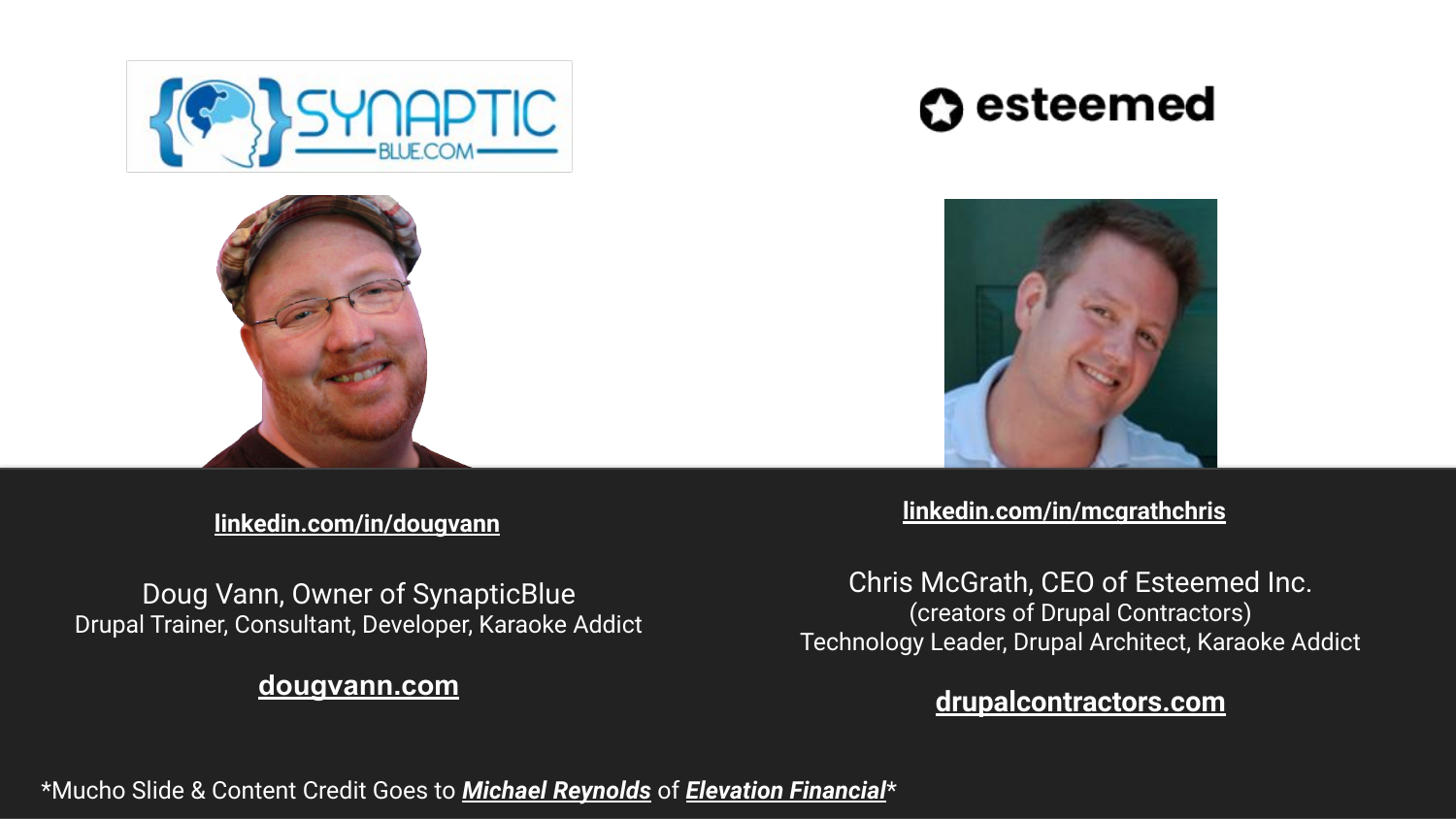### **Why Freelance?** Reasons to Start Freelancing

*(Because Freelancing IS Business)*

- Make more money
- Work on bigger & more exciting projects
- Quit your day job
- Control your schedule
- Build a brand & possibly a team
- Make more money

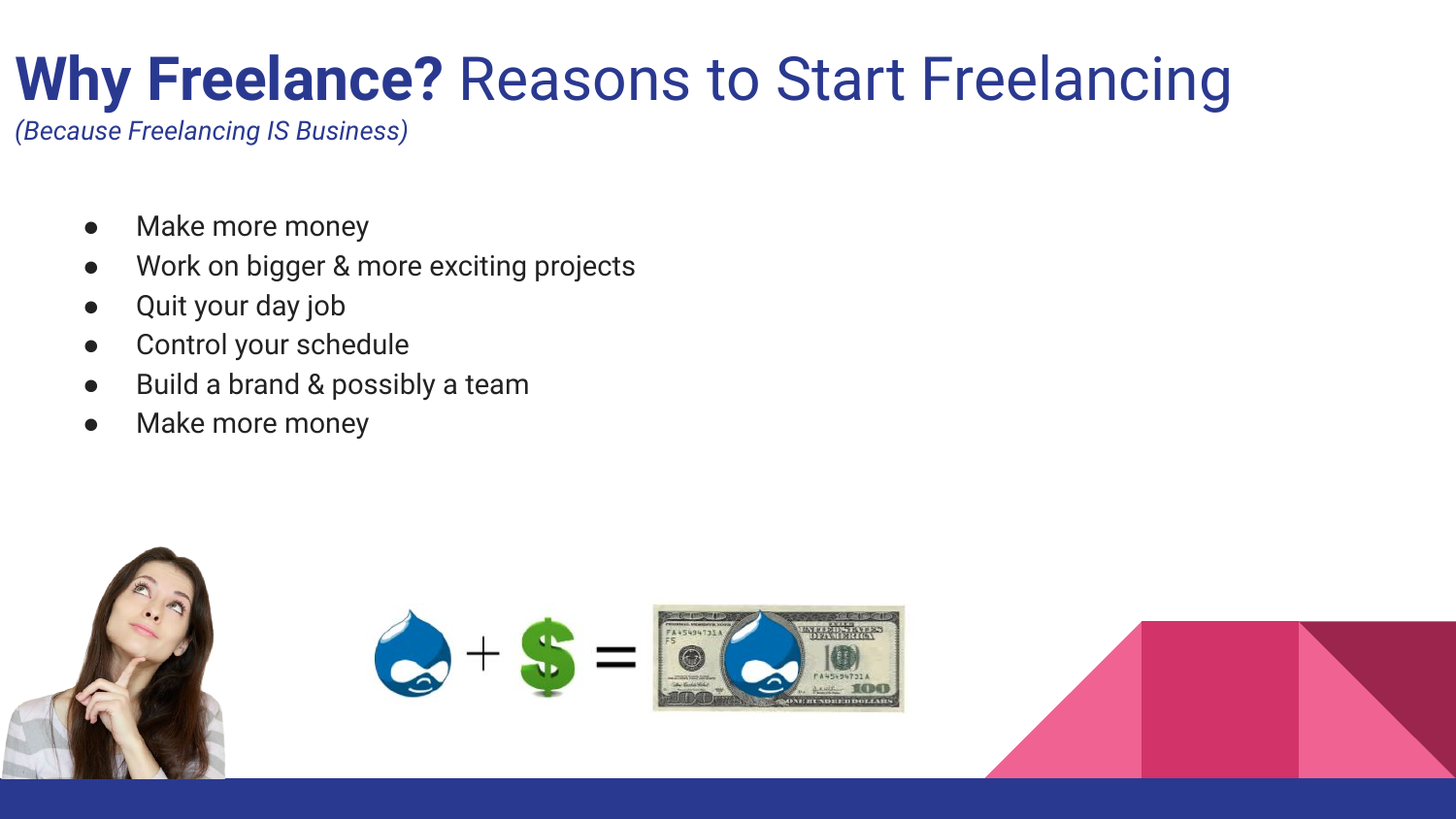

# HOW DO I "BUSINESS?"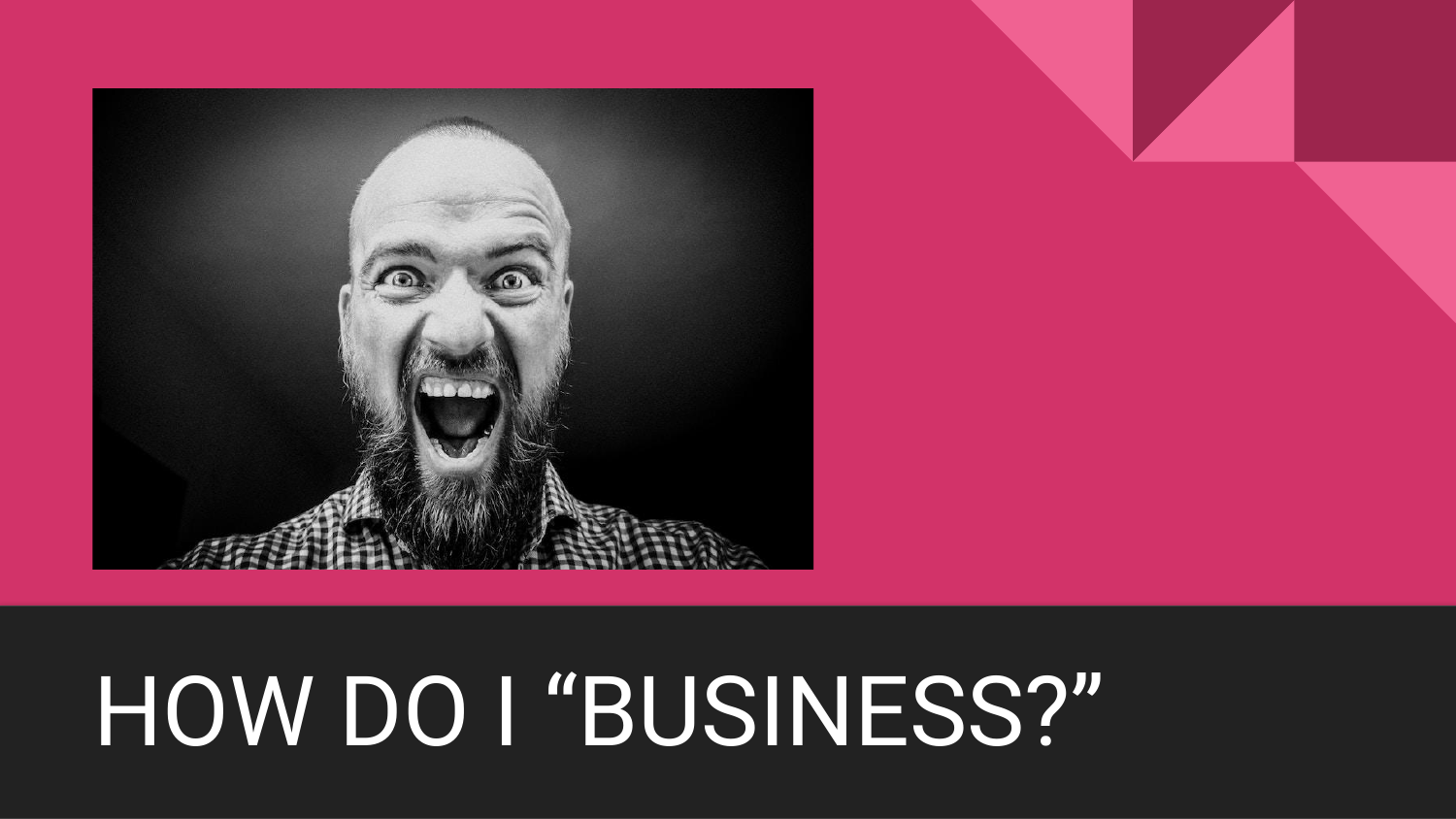### **Formation:** Business Entity Structures

Advantages & disadvantages in selecting your business type:

- Sole Proprietorship
	- Inexpensive, easy
	- Set up separate business bank account and DBA and you're set
	- No personal protection from liability
- **Limited Liability Corporation (LLC)** 
	- Fees to set up
	- Liability protection
- S-Corporation (C-Corp for larger businesses)
	- Better when making more money
	- Can convert LLC to S-corp tax status later easily
	- Liability protection

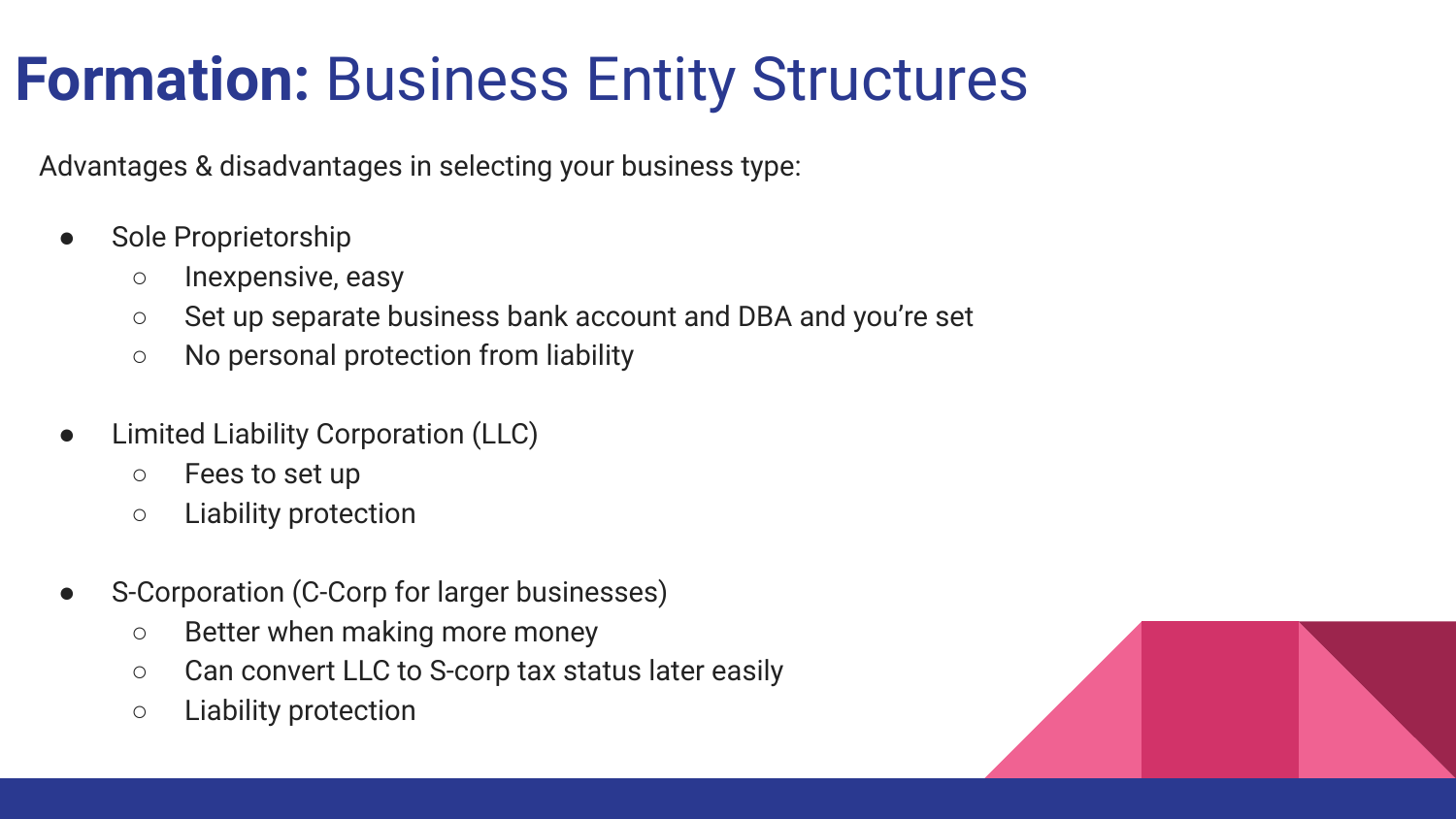## **Setup**: Checklist

Working from home, or from a co-working space is not as easy as you think. Take time to get setup properly so you can be *ready to work.*

- 1. Set up workstation and Internet connection;
- 2. Space to concentrate;
- 3. Register LLC with the state *(which ever is best?);*
- 4. Get a biz license; *(If your state requires)*
- 5. Get EIN *(gotta pay them taxes. 10min online application process);*
- 6. Open biz bank account;
- 7. Apply for Liability Insurance *(also known as Errors and Omissions);*
- 8. Go get da profit! \$\$\$ *(ok, not yet);*

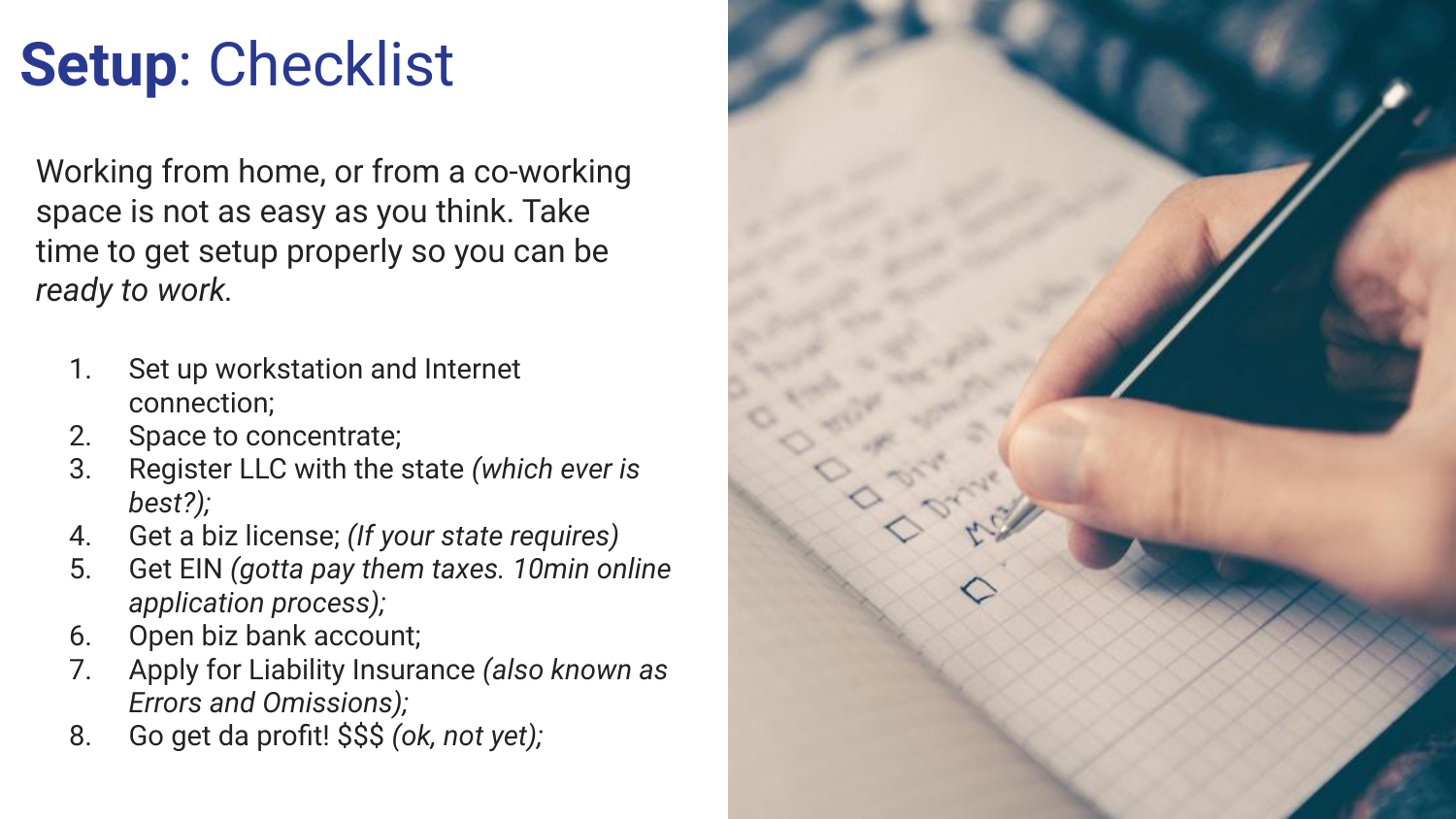### **Tools**: Concentrate on running your business

- Proposals and Agreements
	- PandaDoc
	- DocuSign
	- Hellosign [3 free signatures/month]
- Invoicing and Payments
	- QuickBooks Online
	- FreshBooks
	- Wave Accounting
- Project Management
	- Asana
	- ClickUp
- Time Tracking
	- Harvest
	- TimeCamp



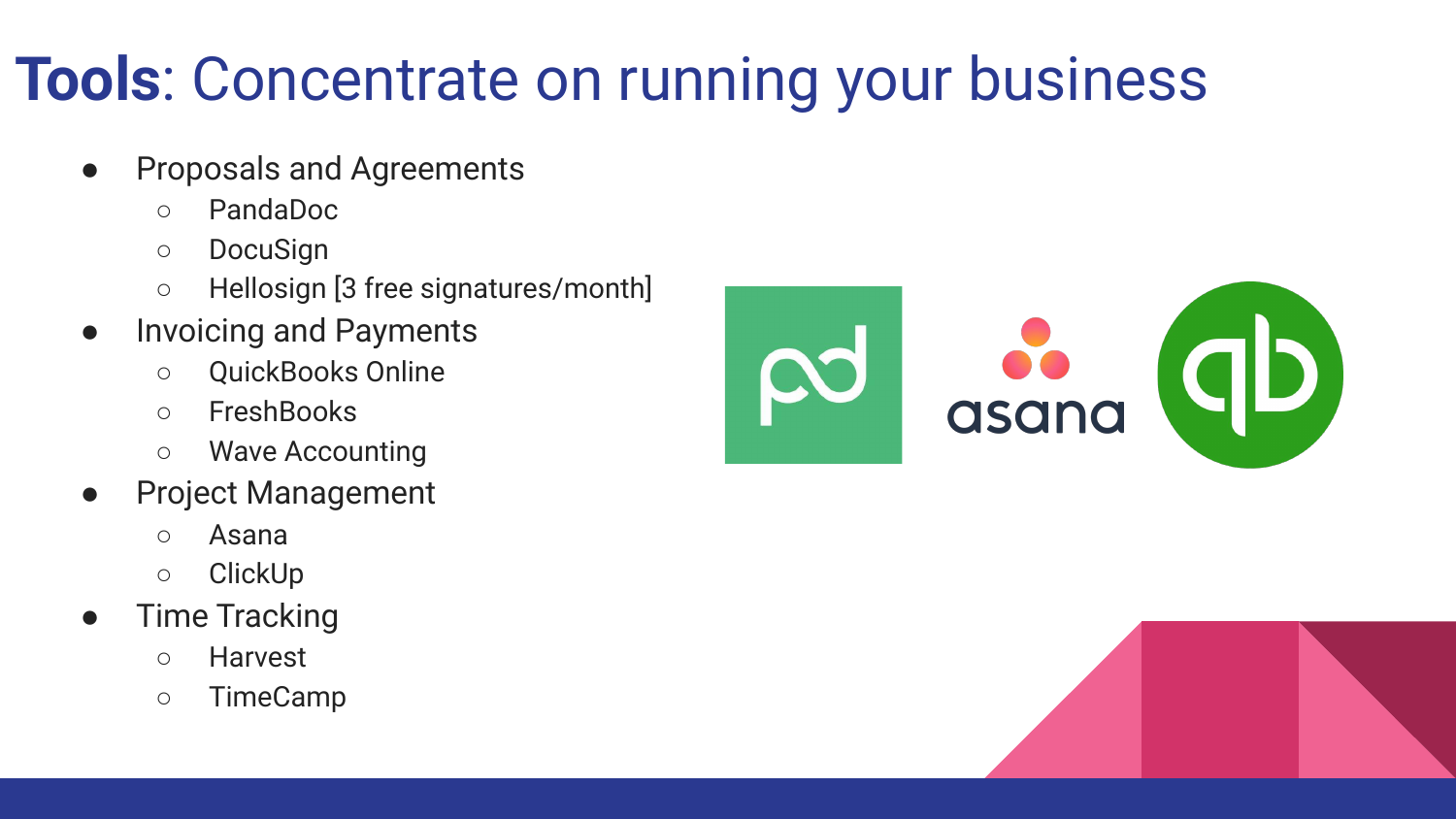### **Contracts**: Yours or Theirs?



#### **Theirs** - Read the fine print

Many organizations will ask you to sign their "Standard Contractor Agreement."

If you can, have a lawyer review before signing; that's great. If not, read **thoroughly** and pay close attention to the areas that pertain to "Payment Terms" and "Non-Compete" clauses.

#### **Terms**

Make sure you can handle the payment terms. For some, getting paid once a month is hard, especially on Net 30.

#### **Non-Compete**

This is how a company keeps you from working for competitors after you leave them. You won't believe what some try here, even on Freelancers. **Read.**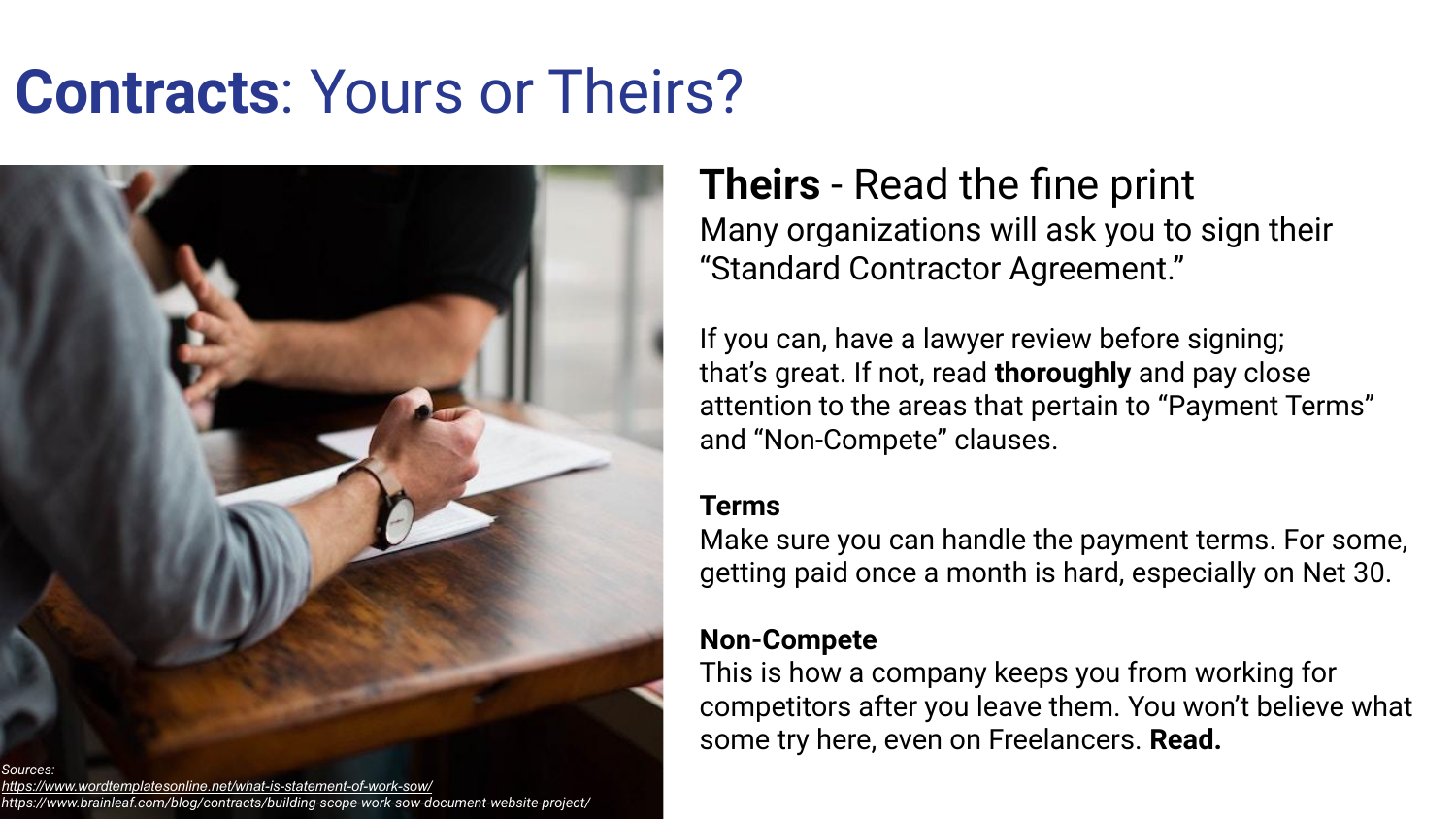### **Contracts**: Yours or Theirs?



### **Yours** - KISS Keep it simple...

Having a well thought out Master Agreement you can readily share with clients who do not have their own helps facilitate doing business with expectations set and agreed upon on both sides.

#### **Master Service Agreements (MSA)**

An MSA is usually accompanied by an SOW. The Master Agreement outlines your terms, and the general responsibilities of both parties.

#### **Statements of Work**

The SOW, or sometimes called Work Order states the specifics of what one will do, how much that will cost, and what duration the work will span.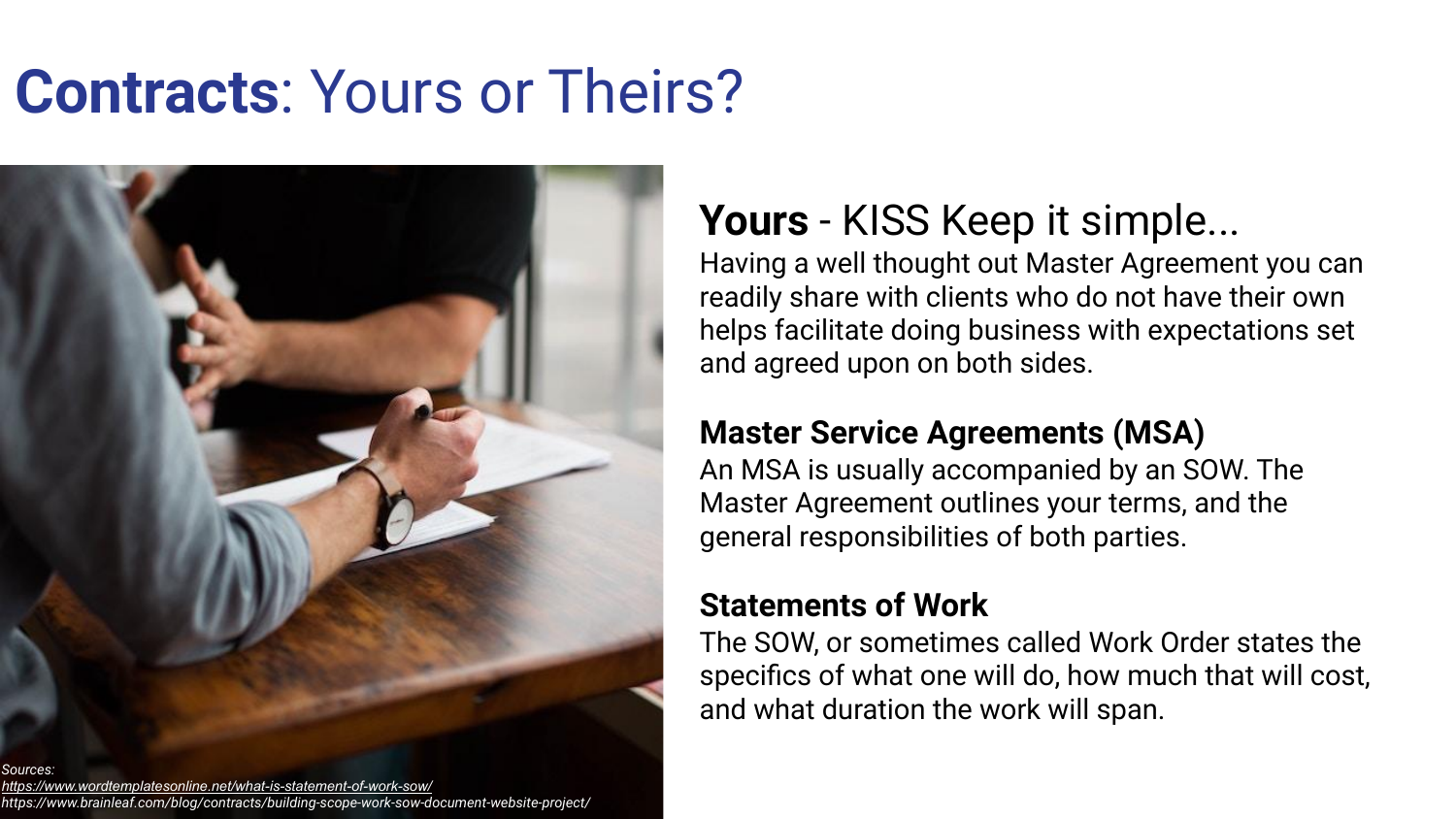### **SOW's**: 3 Options for Statements Of Work



#### **Design/Detail**

Includes Details, Time, Cost, Assumptions (What the client responsibilities are! *Color coding this is best* ) *EXAMPLE : Moving a WP or Static site to Drupal*

#### **Level of Effort**

Includes Less Detail, Bank of Hours **(**Do unused hours expire? Is there a cost for additional hours?) *EXAMPLE : Site Maintenance, Random Tasks*

#### **Performance Based**

Appropriate for Site Audits (Security/Performance/etc), Trainings/Consulting. Must continually manage client expectations.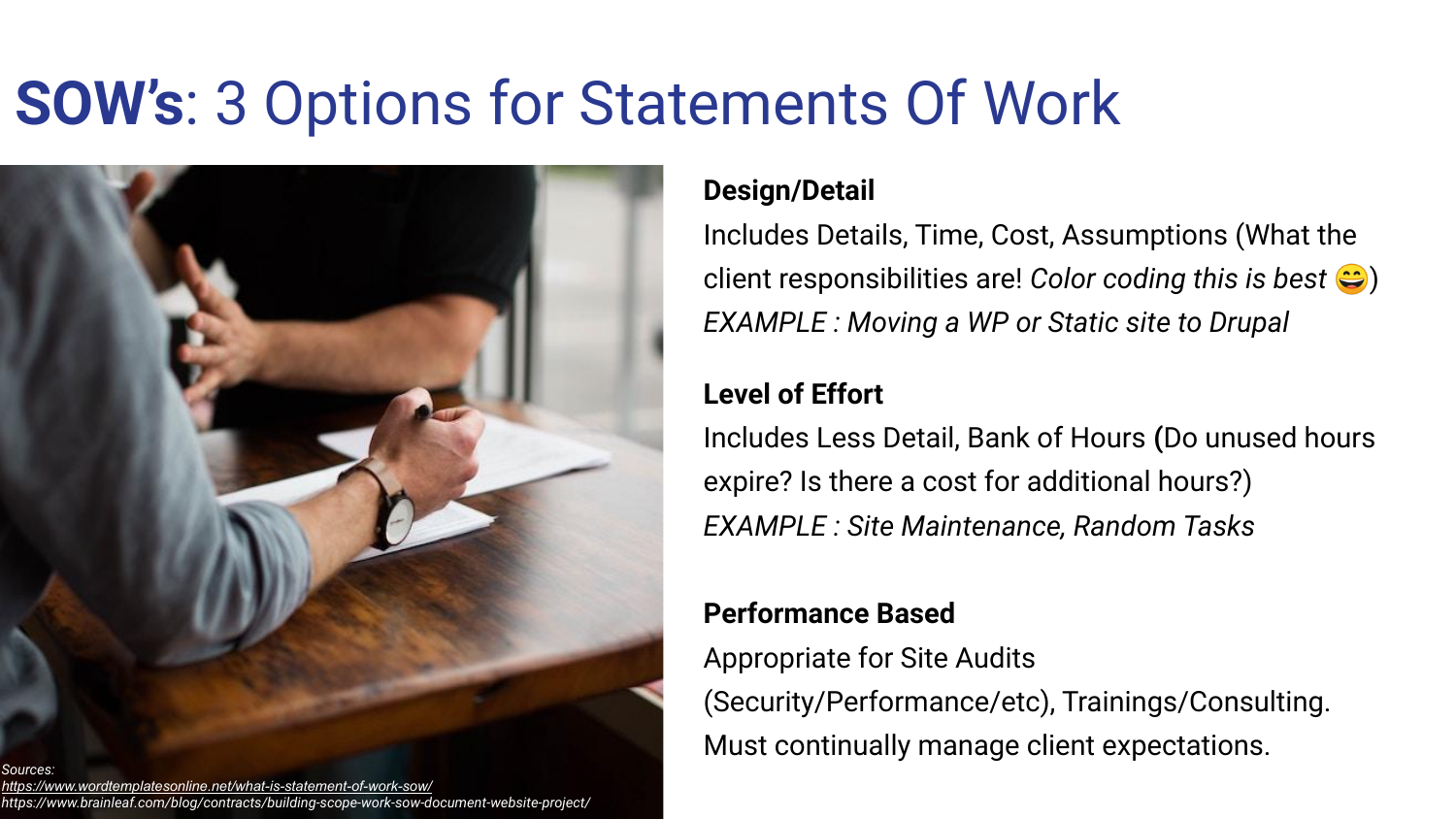### **Requirements** - What if they change?

This may be the point you have to remind a client that you do not work for free.

At times it is difficult for the less initiated to understand that every detail and change to their project takes time.

- You be the judge Client by Client;
- Change Orders are good;
- OR Sign an entirely new SOW that nullifies the former *(Make sure that is clearly stated);*



**Pro Tip: Rehearse saying "that is out of scope" in front of the mirror.**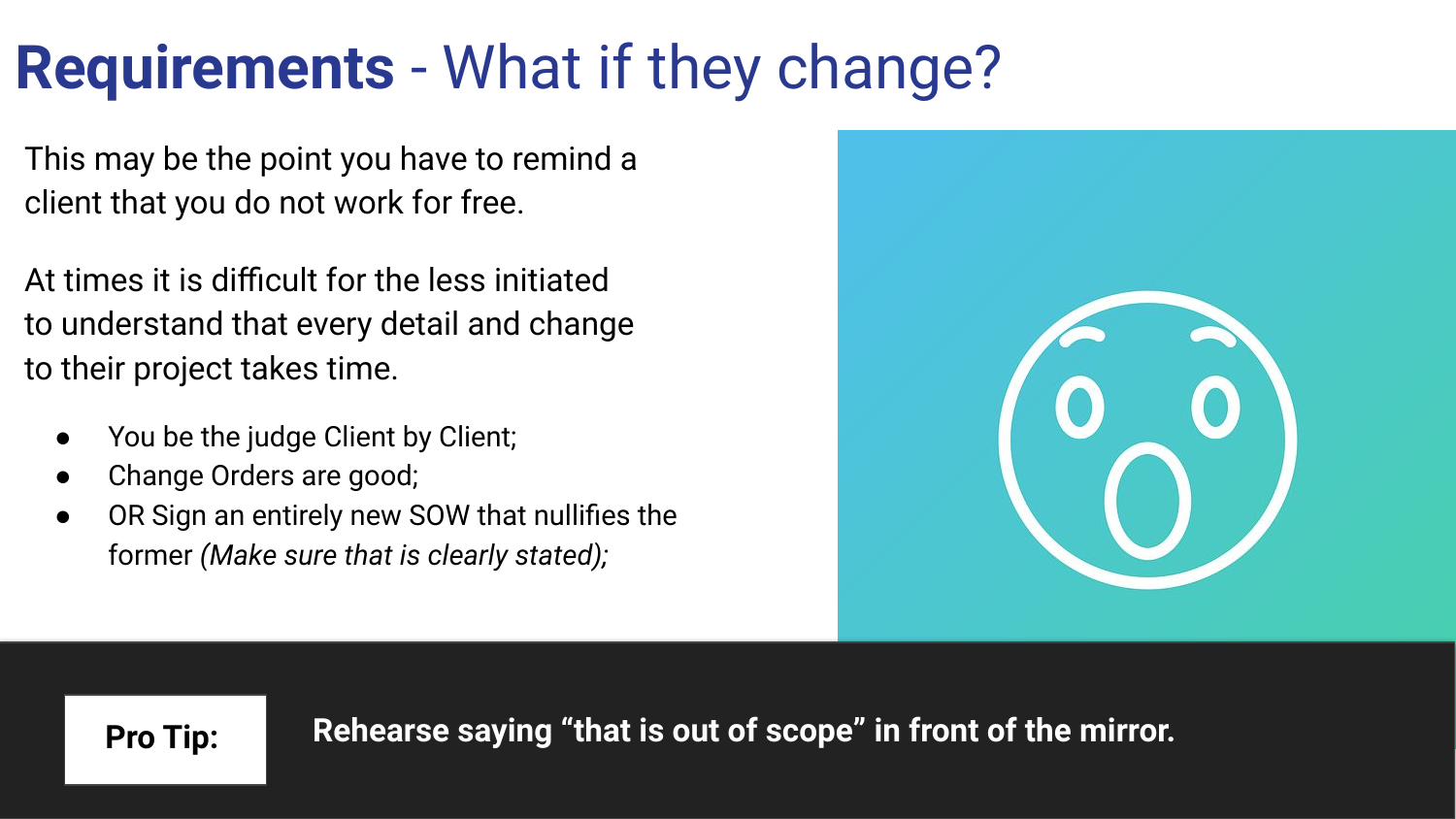### **Money & Taxes** - Pay Attention!

Staying current on your business and personal taxes is one of the most important elements, and common pitfalls new freelancers struggle with. Here are a few tips we have picked up along the way:

- Pay for all (and only) business expenses out of business account
	- Azlo (Fee-Free)
- Pay yourself through ACH or writing a check (LLC)
- If you're an S-corp, put yourself on payroll; this way your taxes are paid!
- Take payment through mainstream methods only (no PayPal, Venmo, etc.)
- Set up **personal** savings account for quarterly estimated taxes
	- Separate bank
- If not on payroll and taking "a draw", pay quarterly estimated tax payments;
- ONE MORE TIME PAY QUARTERLY ESTIMATED TAXES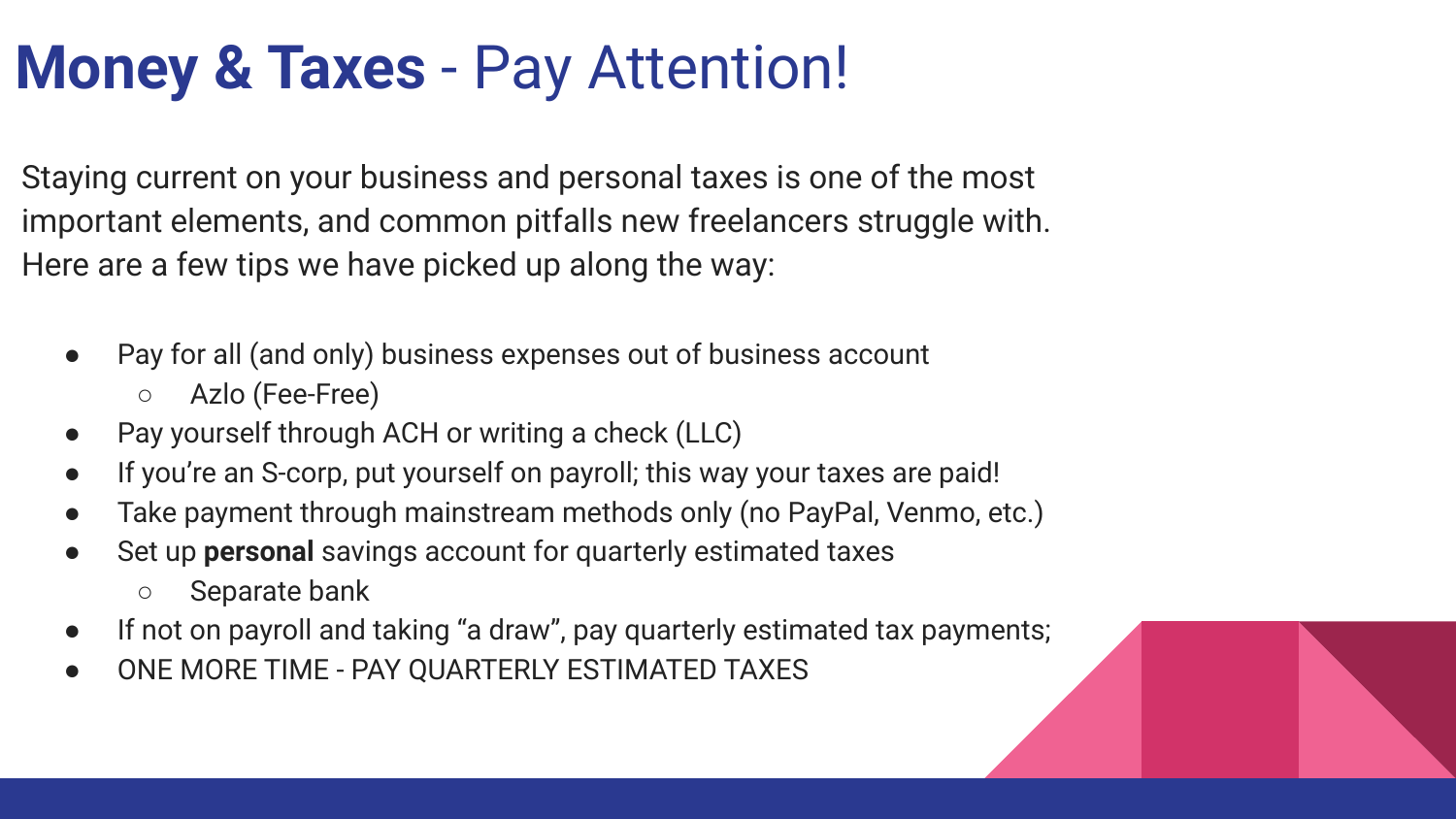### **Retirement:** Vehicles

As a Freelancer or Contractor, it may come as no surprise that no one is looking out for your retirement but you. Here are some options:

- **Traditional IRA** 
	- *Pre-Tax contribution, taxed on payout*
- Roth IRA
	- *Taxed contribution, not taxed on payout*
- **SEP IRA** 
	- *Pre-Tax contribution, highest contribution limits*
- Solo 401(k)
	- *○ Traditional & Roth option*
- Taxable brokerage account
	- *No Tax Benefits*
	- *○ Able to withdraw anytime, no penalty*
	- *○ Often used once all other contributions are maxed.*

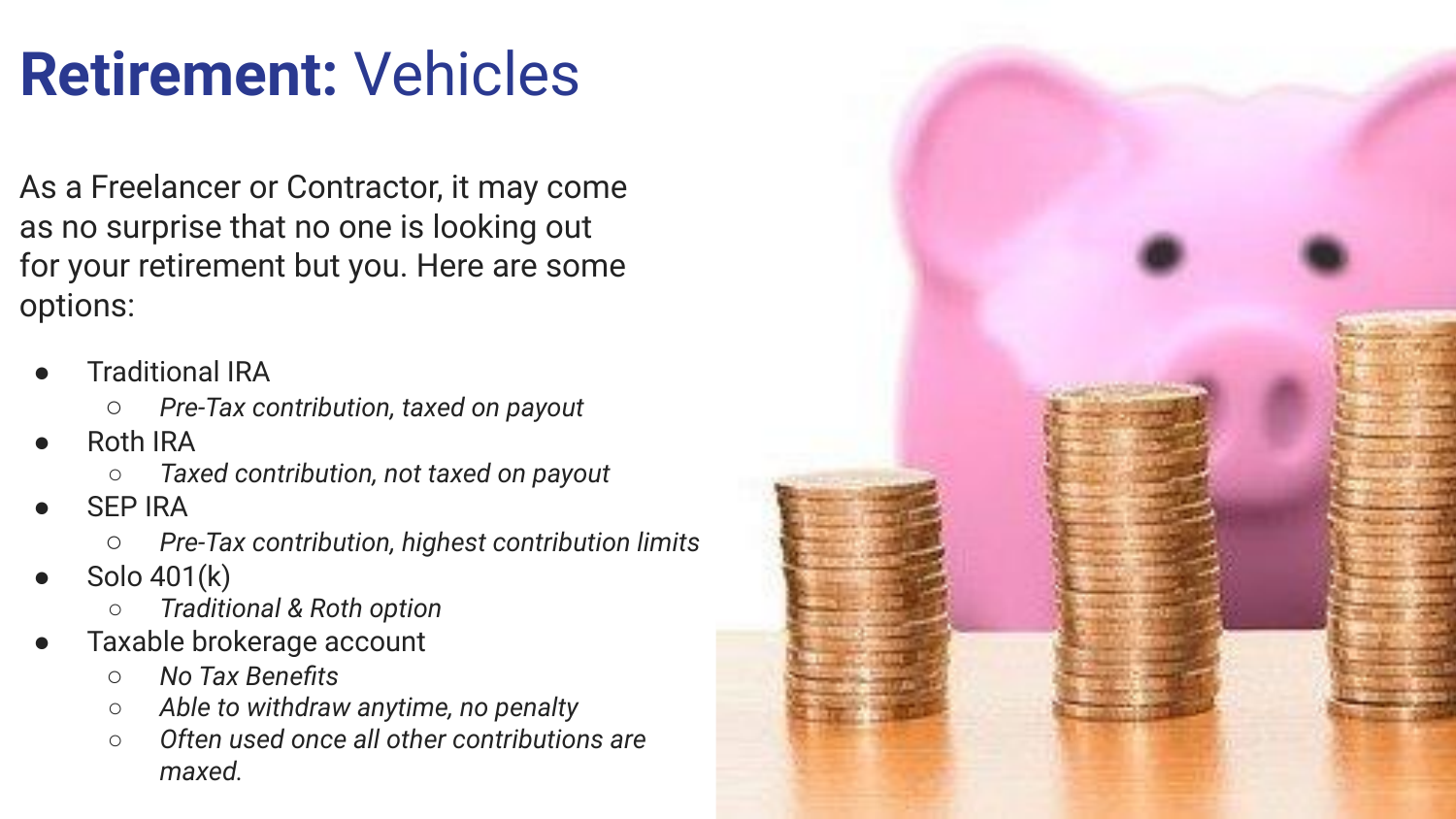## **Marketing:** Cost-effective Solutions

#### **Your Drupal Web Site:**

- List Service Offerings;
- Offer to give free estimates;
- Feature Past work in Case Studies;
- Make sure your Contact form works;
- Gather Testimonials from clients;
- Blog on key topics of technical and business nature;
- Write guest blogs for more prominent websites;
- **Proudly show your Drupal Association Membership Badge!**

#### **Be Giving:** *(With Your Time & Money)*

- Offer to buy pizza/drinks for local meetups
- Start/Lead a MeetUp (Drupal or non-Drupal)
- Offer to build a site for a nonprofit
- Present at events (Drupal & non-Drupal)
- Blog, Make Videos, Tutorials
- Assist in the Drupal Issue Queue
- Mentor others
- Provide Documentation on Drupal.org
- Conduct Free Classes (Virtual & Physical)

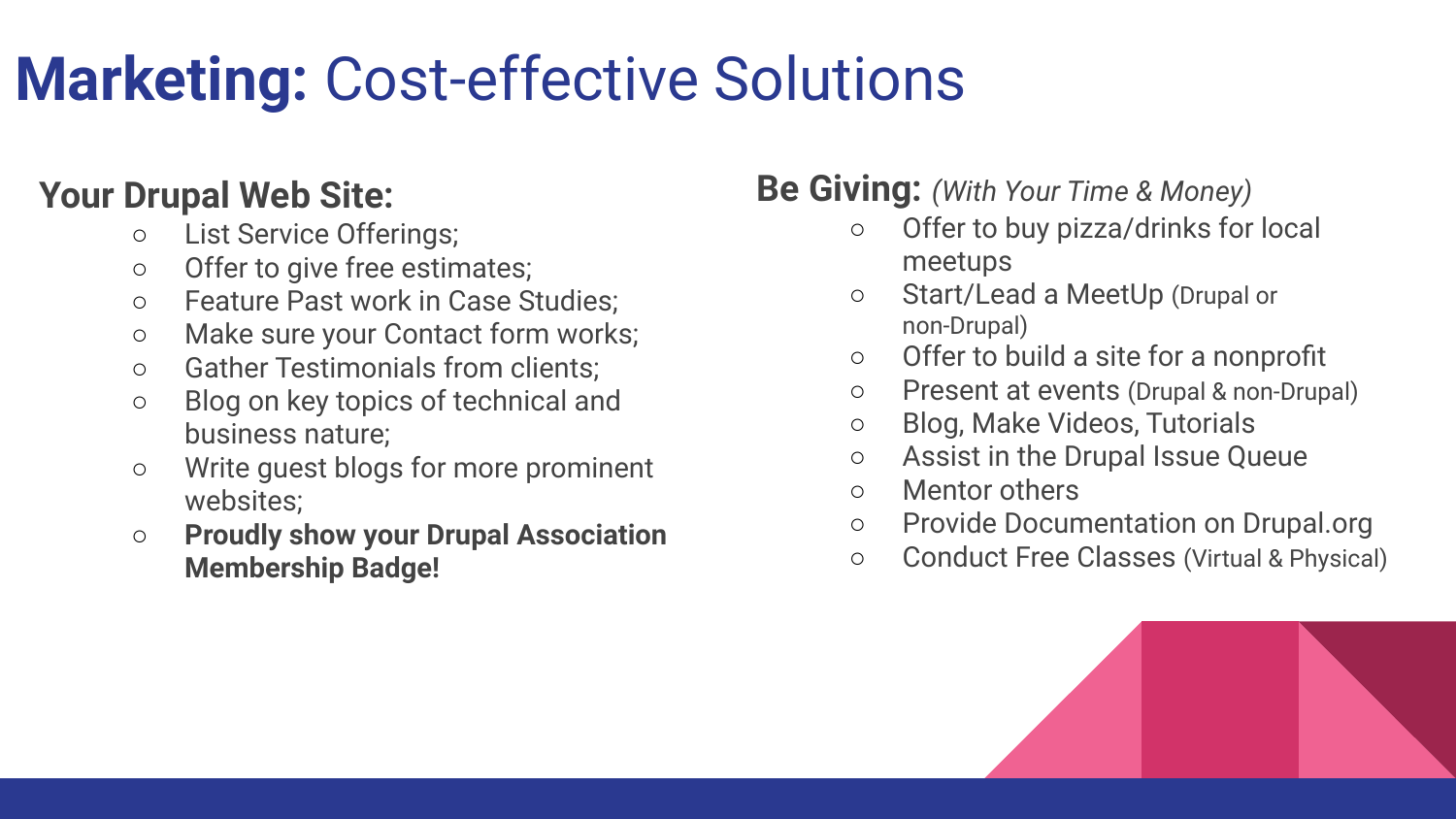### **Networking:** A freelancer's best friend

Networking can be one of the most effective means of getting work.

- Meet people, see and be seen at Meetups/Camps/Cons;
- Go to the after parties!;
- Q&A sites *(StackExchange, Quora, Drupal.org);*
- Be social on Twitter/LinkedIn/etc. And comment on key individual posts;



**Join Esteemed** / **Drupal Contractors -** here you are basically partnering with a sales channel with greater visibility. **Pro Tip:**